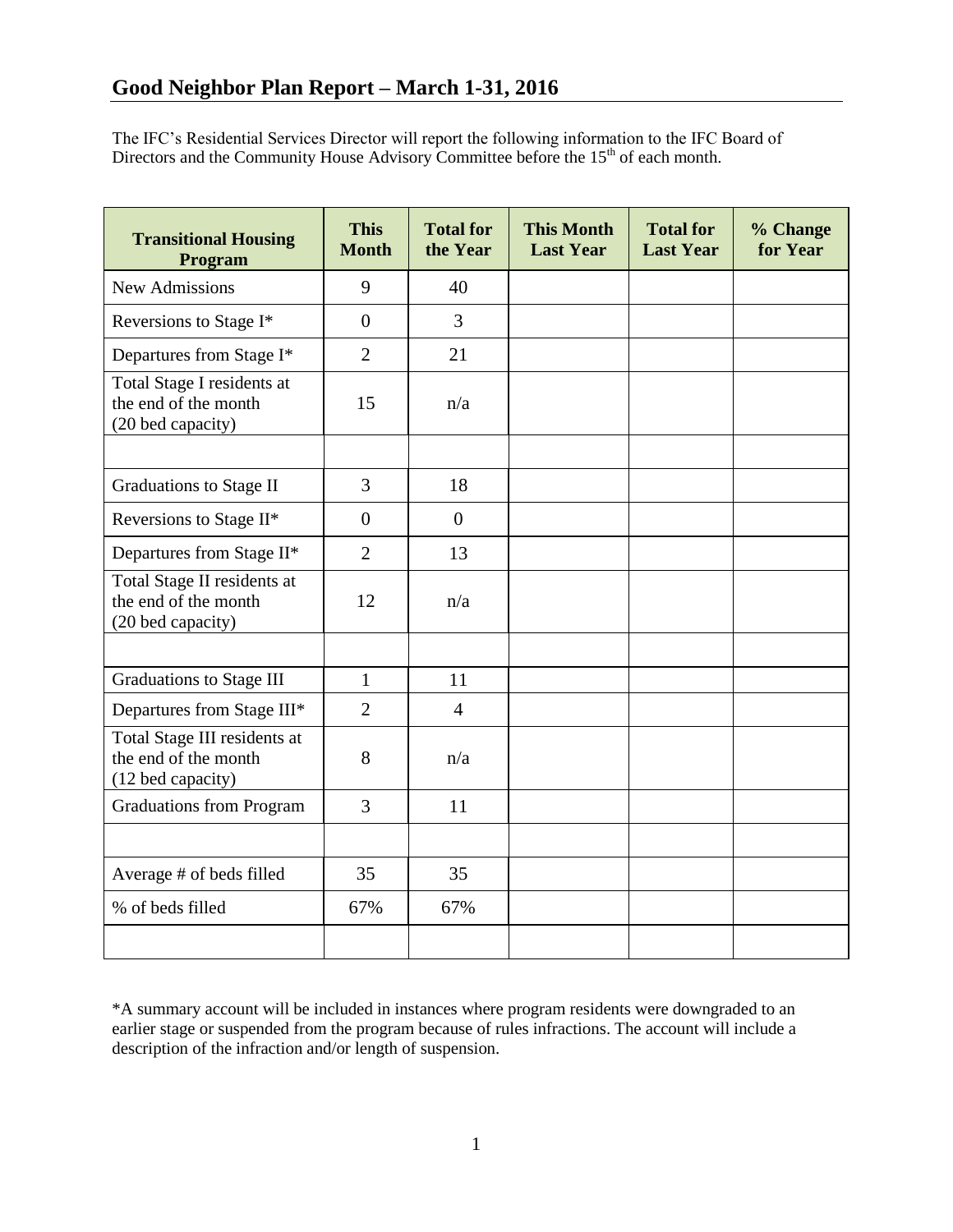# **Good Neighbor Plan Report – March 1-31, 2016**

| <b>Emergency Shelter -</b><br>open due to general conditions                                  | <b>This</b><br><b>Month</b> | <b>Total for</b><br>the Year | <b>This Month</b><br><b>Last Year</b> | <b>Total for</b><br><b>Last Year</b> | % Change<br>for Year |  |  |  |
|-----------------------------------------------------------------------------------------------|-----------------------------|------------------------------|---------------------------------------|--------------------------------------|----------------------|--|--|--|
| # of nights shelter open                                                                      | 7                           | 77                           |                                       |                                      |                      |  |  |  |
| Average # of overnight guests                                                                 | $\overline{7}$              | 6                            |                                       |                                      |                      |  |  |  |
| total # of guests, duplicated                                                                 | 51                          | 549                          |                                       |                                      |                      |  |  |  |
| total # of guests, new this fiscal year                                                       | 6                           | 72                           |                                       |                                      |                      |  |  |  |
| # of nights # of guests > $17*$                                                               | $\overline{0}$              | $\overline{0}$               |                                       |                                      |                      |  |  |  |
| <b>Emergency Shelter – open due to individual needs</b>                                       |                             |                              |                                       |                                      |                      |  |  |  |
| # of on-premises admissions<br>resulting from police or emergency<br>services request*        | $\overline{0}$              | 12                           |                                       |                                      |                      |  |  |  |
| <b>Safety and Security</b>                                                                    |                             |                              |                                       |                                      |                      |  |  |  |
| # of guests admitted with current,<br>government-issued photo ID                              | 5                           | 56                           |                                       |                                      |                      |  |  |  |
| # of guests admitted with other ID                                                            | $\overline{0}$              | $\overline{0}$               |                                       |                                      |                      |  |  |  |
| # of guests admitted without ID*                                                              | $\mathbf{1}$                | 16                           |                                       |                                      |                      |  |  |  |
| # of scheduled visitors<br>(i.e. service providers, meetings)                                 | 60                          | 315                          |                                       |                                      |                      |  |  |  |
| # of walk-up visitors seeking shelter                                                         | $\overline{7}$              | 26                           |                                       |                                      |                      |  |  |  |
| # of other walk-up visitors<br>(i.e. donations, public tours)                                 | 27                          | 223                          |                                       |                                      |                      |  |  |  |
| # of times a resident or guest left<br>Community House after curfew<br>without authorization* | $\overline{2}$              | 3                            |                                       |                                      |                      |  |  |  |
| # of times when staff instructed<br>someone to leave the premises*                            | 9                           | 50                           |                                       |                                      |                      |  |  |  |
| # of times when 911 and/or police are<br>called to premises for non-medical<br>reasons*       | $\overline{0}$              | $\overline{4}$               |                                       |                                      |                      |  |  |  |
| # of times a resident or guest charged<br>with a crime that occurred on<br>premises*          | $\overline{0}$              | $\mathbf{0}$                 |                                       |                                      |                      |  |  |  |
| # of guests who were found to be a<br>sex offenders staying on premises*                      | $\overline{0}$              | $\mathbf{0}$                 |                                       |                                      |                      |  |  |  |
| * if this occurs, the monthly report will include an explanation as well as a count           |                             |                              |                                       |                                      |                      |  |  |  |